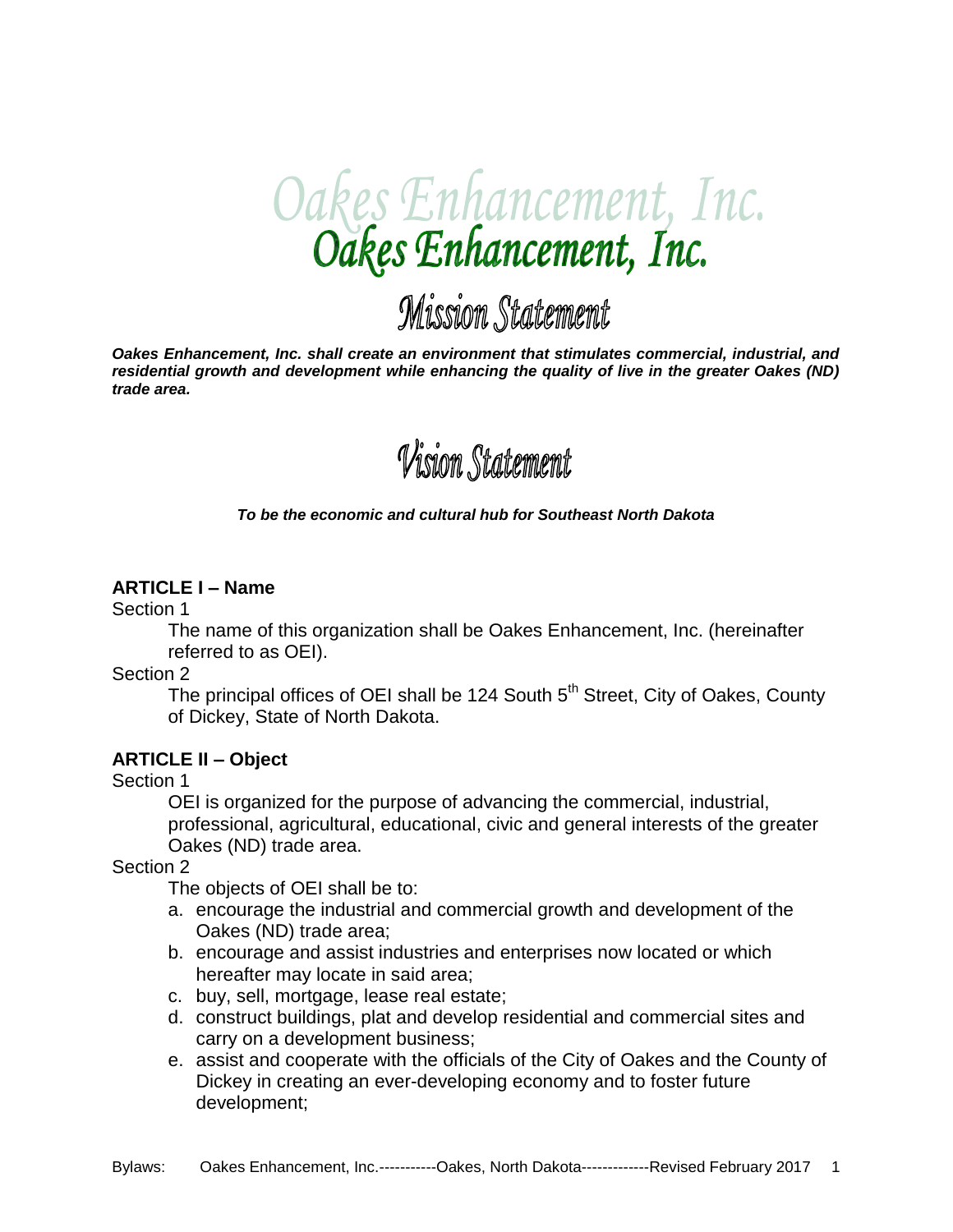- f. engage in manufacturing, industrial and commercial enterprises incident to the development of new industries;
- g. join with and enter into agreements for cooperative relationships with any persons, firms, associations, or corporations, governmental, municipal or otherwise to establish or expand industries/enterprises within the area;
- h. acquire by purchase, subscription, or otherwise; to hold and dispose of stocks, bonds, or other obligations of any corporation formed for or engaged in any one or more of the kinds of businesses or purposes indicated above;
- i. loan money or real estate, chattels or any other security;
- j. issue bonds or other evidences of debt and to secure the same by pledges or deeds of trust or mortgages upon any of the property belonging to the corporation;
- k. act as an agent or trustee on behalf of others to carry out any of the purposes hereinbefore set forth;
- l. do all other acts necessary to effectuate the forgoing purposes.

## **ARTICLE III – MEMBERS**

#### Section 1

Membership shall:

- a. consist of one (1) class of members;
- b. be open to all desiring to become a member of OEI by making a membership contribution to the corporation at the rate established by the OEI Board of Directors.

Section 2

Voting Rights

Each member shall be entitled to one vote on each matter submitted to a vote of the members.

#### Section 3

The Board of Directors, by affirmative vote of the majority of all members of the Board may suspend or expel a member for cause.

Section 4

Any member may resign by filing a written resignation with the secretary.

Section 5

Transfer of Membership

Membership in OEI is not transferable or assignable, except in the case of death where the membership is transferable to the surviving spouse.

#### **ARTICLE IV– MEETINGS OF MEMBERS**

Section 1

#### Annual Meeting

- a. The annual meeting shall be held within the first quarter of each year.
- b. The purpose of the annual meeting shall be to elect directors and transact such other business as may come before the meeting.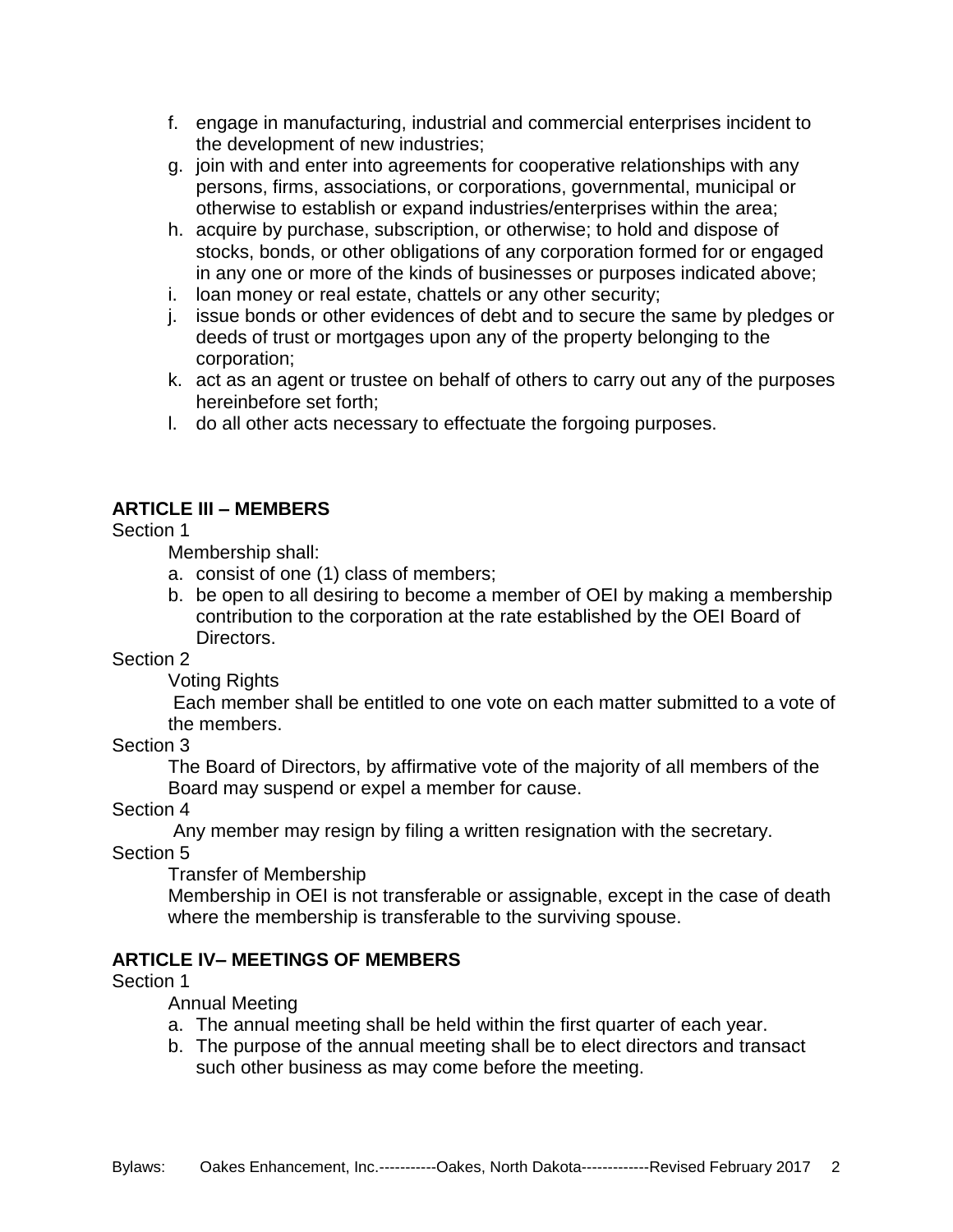- c. If the election of directors shall not be held on the day designated herein for any annual meeting or at any adjournment thereof, the Board of Directors shall cause the election to be held at a special meeting of the members as soon thereafter as conveniently may be.
- d. The failure to hold the annual meeting at the designated time shall not work a forfeiture or dissolution of OEI.

#### Section 2

Special Meetings

- a. A special meeting of the members may be held at any time upon the call of the President or by order of the Board of Directors.
- b. It is the duty of the President to call all such meeting whenever requested to do so by written notice signed by ten (10) OEI members.

# Section 3

Place of Meeting

The Board of Directors may designate any place as the place of meeting for any annual meeting or for any special meeting called by the Board of Directors.

#### Section 4

Notice of Meetings

- a. Written or printed notice stating the place, day, and hour of membership meetings shall be circulated within the community of Oakes.
- b. In case of a special meeting, or when required by these by-laws, the purposes for which the meeting is called shall be stated in the notice.

## Section 5

Informal action by Members

Any action required to be taken at a meeting of the members, or any action which may be taken at a meeting of members may be taken without a meeting if a consent in writing, setting forth the action so taken, shall be signed by twenty members entitled to vote with respect to the subject matter thereof.

# Section 6

Quorum Members:

- a. members present shall constitute a quorum at such meeting.
- b. A majority of the votes entitled to be cast by the members present or represented by proxy at a meeting at which a quorum is present shall be necessary for the adoption of any matter voted upon by the members.

# Section 7

Proxies:

- a. At any meeting of members, a member entitled to vote may vote by proxy executed in writing by the member or by his duly authorized attorney-in-fact.
- b. No proxy shall be valid after eleven (11) months from the date of its execution unless otherwise provided in the proxy.

# Section 8

Compensation of members

Members shall not receive any salary or other compensation for their services but may be paid their out of pocket expenses.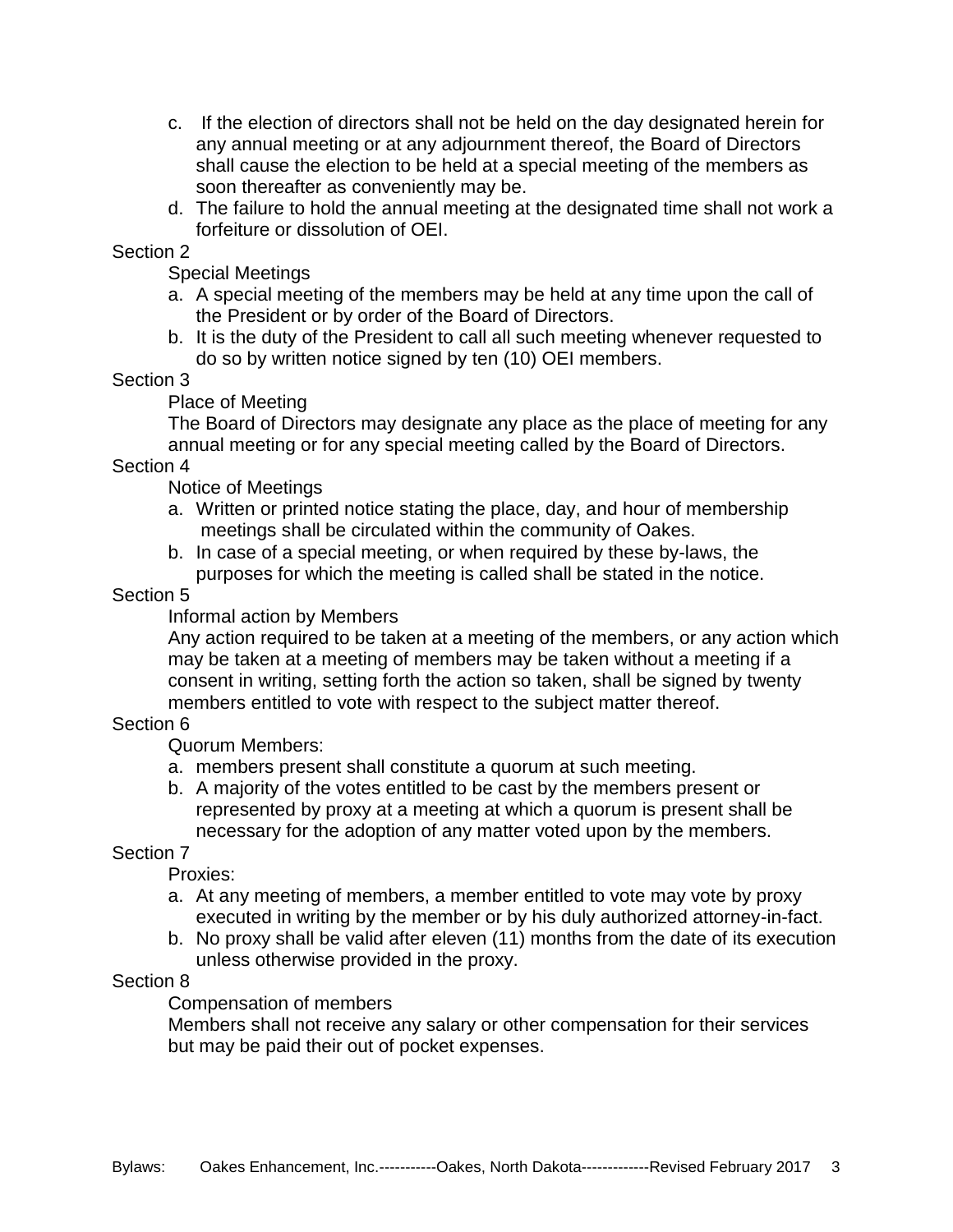# **ARTICLE V – BOARD OF DIRECTORS**

#### Section 1

## General Powers

- a. The affairs of the OEI shall be managed by its Board of Directors.
- b. The Directors need not be residents of the State of North Dakota but must be members of OEI.

## Section 2

Number, Tenure, and Qualifications

- a. The number of directors shall not exceed ten (10).
- b. The Board of Directors shall consist of all officers of OEI and additional members voted by the membership at each annual meeting.
- c. As vacancies in the Board of Directors occur, the membership shall fill those vacancies by the election of members to serve three (3)-year terms.
- d. One (1) Director shall be appointed by the Mayor of Oakes to serve one (1) year. One (1) Director shall be appointed by the Oakes Chamber of Commerce Board to serve one year. These two (2) appointments shall have full voting rights and be able to hold offices.
- e. The Board of Directors reserves the right to appoint up to two (2) advisory board members. Advisory positions are non-voting.
- f. The officers of the organization shall be elected by the Board of Directors as indicated in Section 2 of Article VI of these by-laws.

## Section 3

Regular meetings

- a. A regular annual meeting of the Board of Directors shall be held without other notice than their by-laws, immediately after the annual meeting and at the location of the annual meeting of the members.
- b. The Board of Directors may provide by resolution the time and place, either within or without the State of North Dakota for the holding of additional regular meetings of the Board without further notice than such resolution.

#### Section 4

Special meetings

- a. Special meetings of the Board of Directors may be called by the President whenever deemed necessary or upon written request of one of the Directors.
- b. The President shall fix the time and place, either within or without the State of North Dakota for holding any special meetings of the Board of Directors.

# Section 5

# **Notice**

Notice of any special meeting of the Board of Directors shall be given previously hereto.

# Section 6

Quorum

a. A majority of the Board of Directors with voting powers shall constitute a quorum for the transaction of business at any meeting of the Board.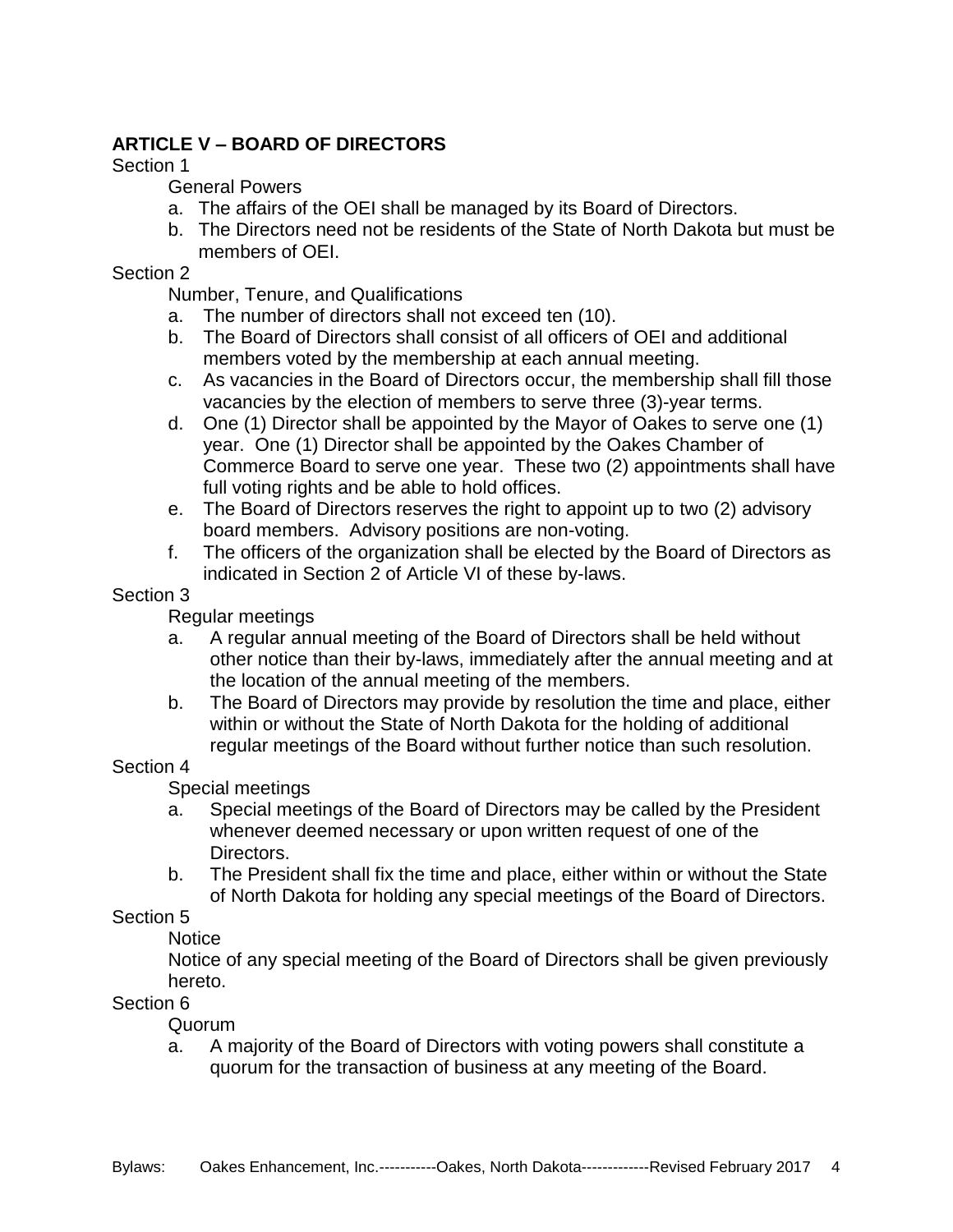b. If less than a majority of the Directors are present at such meeting, a majority of the directors' present may adjourn the meeting from time to time without further notice.

#### Section 7

Proxies:

- a. At any meeting of the Board of Directors, a board member, entitled to vote, may vote by proxy executed in writing selecting any member (voting or advisory) of the current board of directors.
- b. No proxy shall be valid after eleven (11) months from the date of its execution unless otherwise provided in the proxy.

#### Section 8

## Manner of Acting

An act by the majority of the Directors present at a meeting at which a quorum is present shall be the act of the Board of Directors unless the act of a greater number is required by law or by these by-laws.

#### Section 9

Vacancies

- a. Any vacancy occurring on the board of Directors and the Directorship to be filled by reason of and increase in the number of Directors shall be filled by the Board of Directors.
- b. A Director elected or appointed, as the case may be, to fill a vacancy, shall be elected or appointed for the unexpired term of his/her predecessor in office.

#### Section 10

Contracts and Services

- a. The Directors and officers of OEI may be interested, directly or indirectly, in any contract relating to or incidental to the operations conducted by the OEI and may freely make contracts, enter into transactions, or otherwise act for or on behalf of the OEI.
- b. Not withstanding they may also be acting as individuals or as trustees of trusts, or as agents for other persons or corporations, or may be interested in the same matters as stockholders, directors, or otherwise, provided, however, that any contract, transaction, or act on behalf of the OEI in a matter which the directors or officers are personally interested as stockholders, directors, or otherwise, shall be at arms length and not violate of the proscriptions against OEI, use or application of its funds for private benefit.
- c. In no event, however, shall any person or entity dealing with the directors or officers be obligated to inquire into the authority of the directors and officers to enter into and consummate any contract, transaction, or other action.

#### Section 11

# Informal action by Directors

Any action required by law to be taken at a meeting of the Directors, or any action which may be taken at any meeting of the Directors may be taken without a meeting if a contest in writing setting forth the action so taken shall be signed by all the Directors.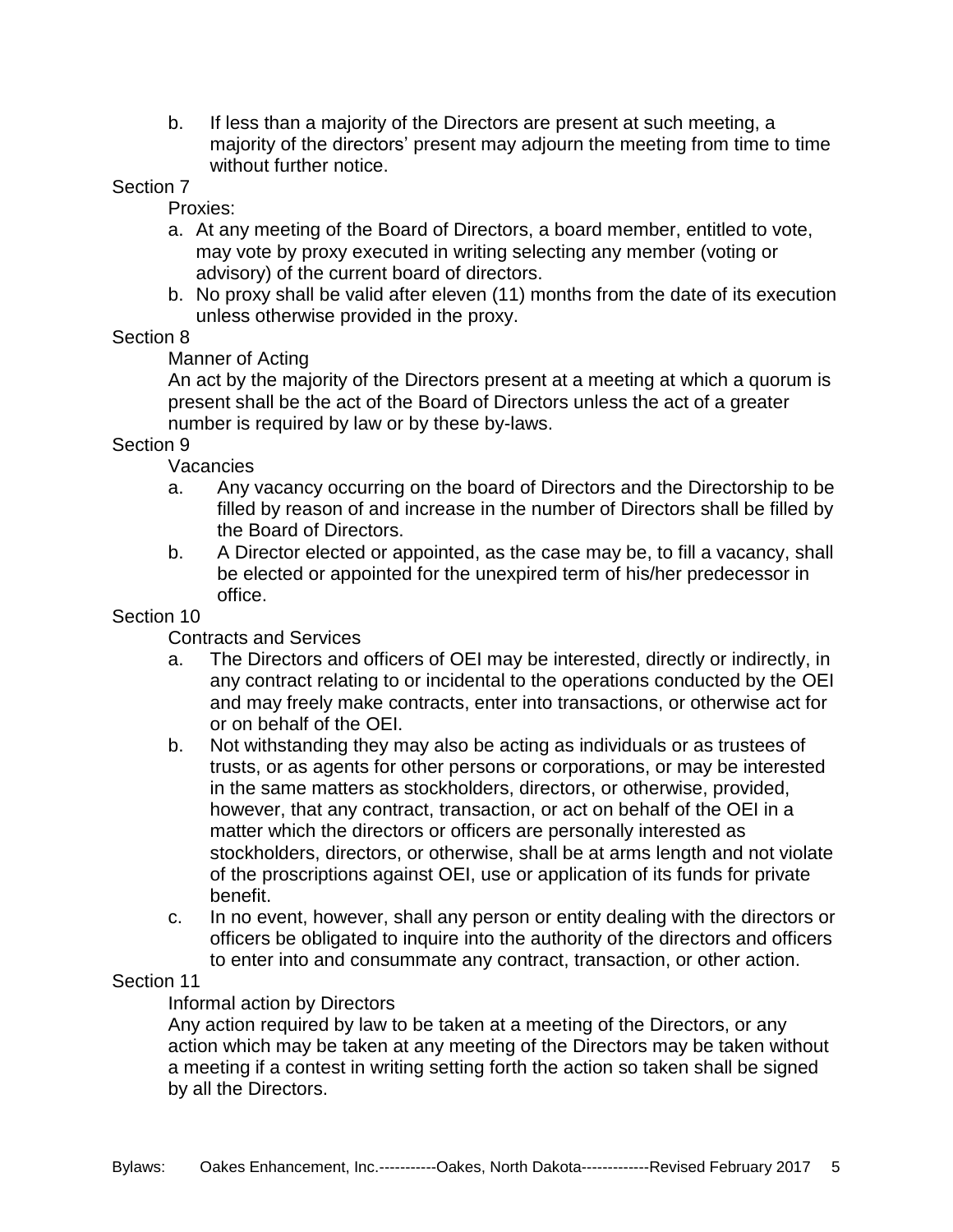Section 12

Duties of the Directors

Directors shall in general, act in good faith as members of the Board of Directors and carryout duties as assigned by the President.

## **ARTICLE VI – OFFICER**

#### Section 1

- a. The officers of OEI shall consist of a President, Vice-President, and Treasurer.
- b. The Board of Directors may elect or appoint such other officers as it deems desirable, such officers to have the authority to perform the duties prescribed from time to time as the Board sees fit.
- c. The position of Secretary shall be appointed by the Board of Directors or shall be a hired, non-voting position as deemed necessary by the Board of Directors.

#### Section 2

Election and term of offices

- a. The officers of Oakes Enhancement, Inc. shall be elected annually by the Board of Directors at the regular annual meeting of the Board of Directors. If the election of officers shall not be held at such meeting, such election shall be held as soon thereafter as conveniently may be.
- b. New offices may be created and filled at any meeting of the Board of Directors. Each Officer shall hold office until his successor shall have been duly elected and shall have qualified.
- c. The term of office shall be for one year, but an Officer may be re-elected for one additional term. Term of office shall be from February 1 to January 31, of each year.

## Section 3

Removal

- a. Any officer elected or appointed may be removed by the board authorized to elect or appoint such officer, whenever, the best interest of the OEI shall be served thereby.
- b. The removal of any officer shall be without prejudice to the contractual rights, if any, of the officer.
- c. Election or appointment of an officer or agent shall not of itself create contract rights.
- d. Absenteeism from three consecutive Board of directors' meetings, by a Board Member, without valid excuse, shall constitute resignation.

#### Section 4

#### **Vacancies**

The vacancies in any offices because of death or resignation, removal, disqualification, or otherwise, may be filled by the Board of Directors for the unexpired portion of the term.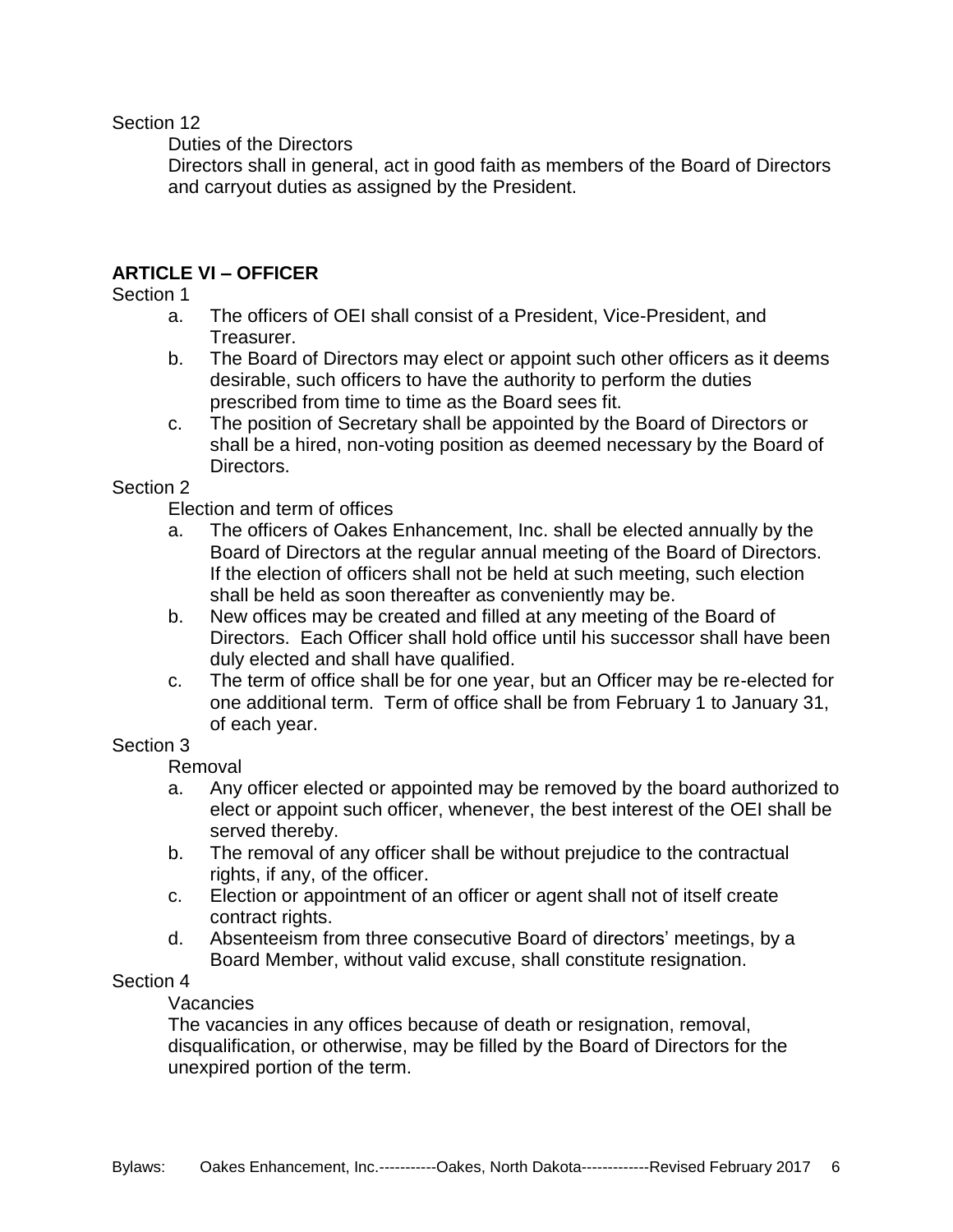## Section 5

President

The President shall:

- a. be the principal executive officer of the OEI;
- b. supervise and control all the business and affairs of the OEI;
- c. preside at all the meetings of the members of the Board of Directors;
- d. sign, with the secretary, or any proper officer of OEI, authorized by the Board of Directors, any deed, mortgages, bonds, contracts, or other instruments which the Board of Directors has authorized to be executed, except in cases where the signing and direction thereof shall be expressly delegated by the Board of Directors or by these by-laws or by the statute to some other officer or agent of OEI;
- e. perform all duties incident to the office of the President and such other duties as may be prescribed by the Board of Directors from time to time.

## Section 6

Vice-President

The Vice-President shall:

- a. serve as an assistant to the president and perform the duties of the office in the absence of the President;
- b. fill the office of President in the event of an emergency or unexpected vacancy in that office;
- c. complete the term of the President in the event a permanent vacancy occurs;
- d. when acting for the president have all the authority of and be subject to all the restrictions upon the office of president;
- e. perform additional duties as deemed necessary by OEI.

Section 7

#### **Treasurer**

The treasurer shall:

- a. have charge and custody of and be responsible for all funds and securities received;
- b. give receipts for monies due and payable to OEI in such banks, trust companies, or other depositories as shall be selected in accordance with the provisions of Article IX of these by-laws;
- c. perform all the duties incident to the office of the treasurer as from time to time may be assigned by the President of the Board of Directors.

# Section 8

**Secretary** 

The secretary shall:

- a. keep the minutes of all the meetings of the members and of the Board of Directors;
- b. see that all notices are duly given in accordance with the provisions of these by-laws or as required by law;
- c. be custodian of OEI records, keep a register of the post office address of each member which shall be furnished to the secretary by such member;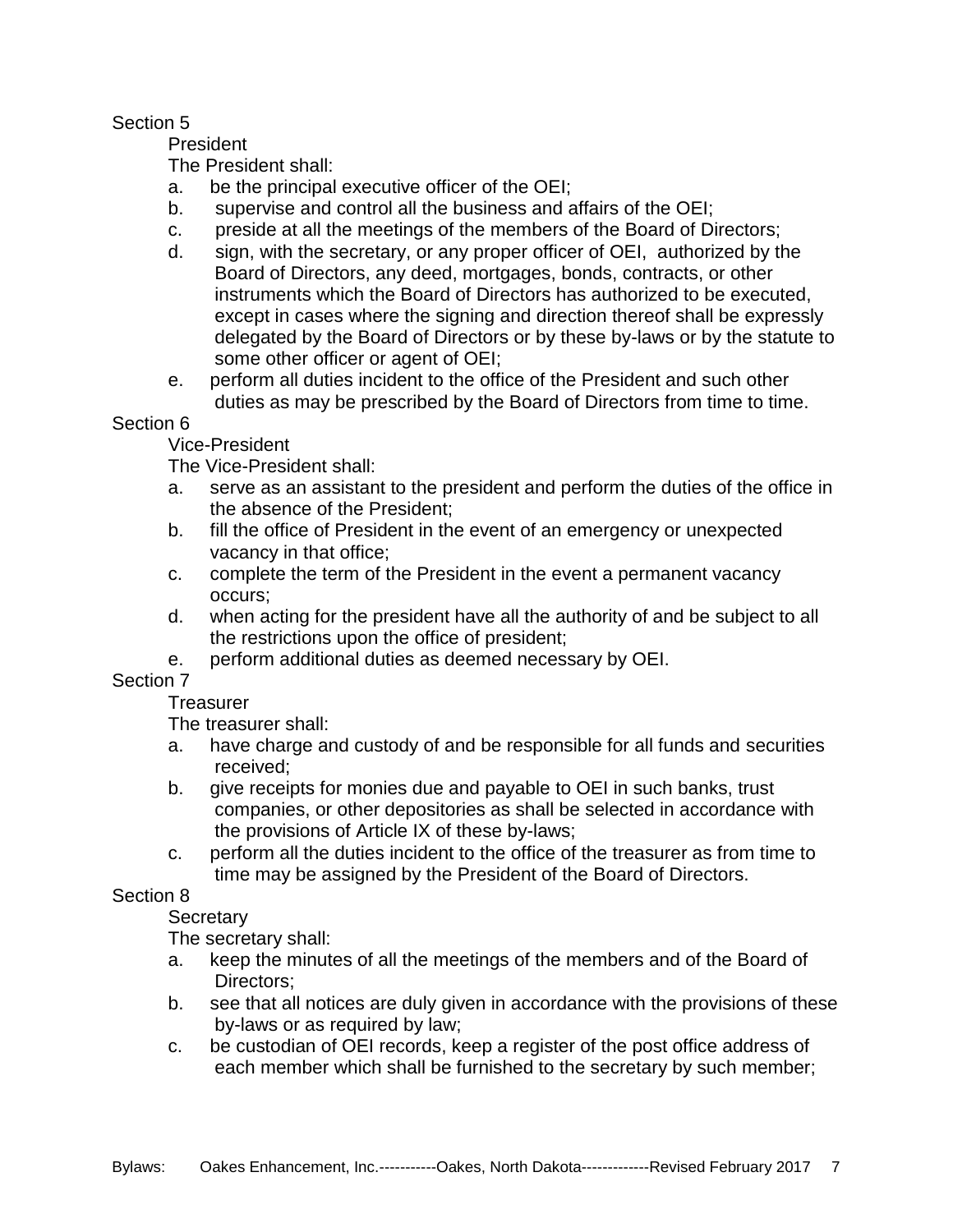d. perform all duties incident to the office of the secretary and such other duties as from time to time may be assigned by the President or Board of Directors.

#### **ARTICLE VII – EXECUTIVE COMMITTEE**

Section 1

Membership

The executive committee of OEI shall consist of the president, vice-president, secretary, and treasurer.

#### Section 2

Authority

The Executive committee shall have the authority to take any necessary action on behalf of the Board of Directors when it is not appropriate or convenient to convene a meeting of the Board, providing that any action so taken by the Executive Committee shall be brought to the next Board of Directors meeting for ratification.

## **ARTICLE VIII – NOMINATING COMMITTEE**

Section 1

Membership

The membership of the Nominating Committee shall consist of three (3) members at large appointed by the President.

#### Section 2

The Nominating Committee shall:

- a. be responsible for making recommendations to the Executive Committees concerning perspective nominees;
- b. make their recommendations at least one (1) month prior to the annual meeting;
- c. prepare a slate of nominees to replace those directors whose terms are expiring and are unavailable seek reelection.

#### **ARTICLE IX – CONTRACTS, CHECKS, DEPOSITS, AND FUNDS**

Section 1

**Contracts** 

The Board of Directors may authorize any officer or officers, or agent or agents of OEI in addition to the officers so authorized by these by-laws, to enter into any contract or execute and deliver any instrument in the name of and on behalf of the OEI and such authority may be confined to specific instances.

#### Section 2

Checks, Drafts, etc.

a. All checks, drafts, or orders for the payment of monies, notes, or other evidences of indebtedness issued in the name of OEI shall be signed by the president and/or treasurer or such officer as from time to time be determined by resolution of the Board of Directors.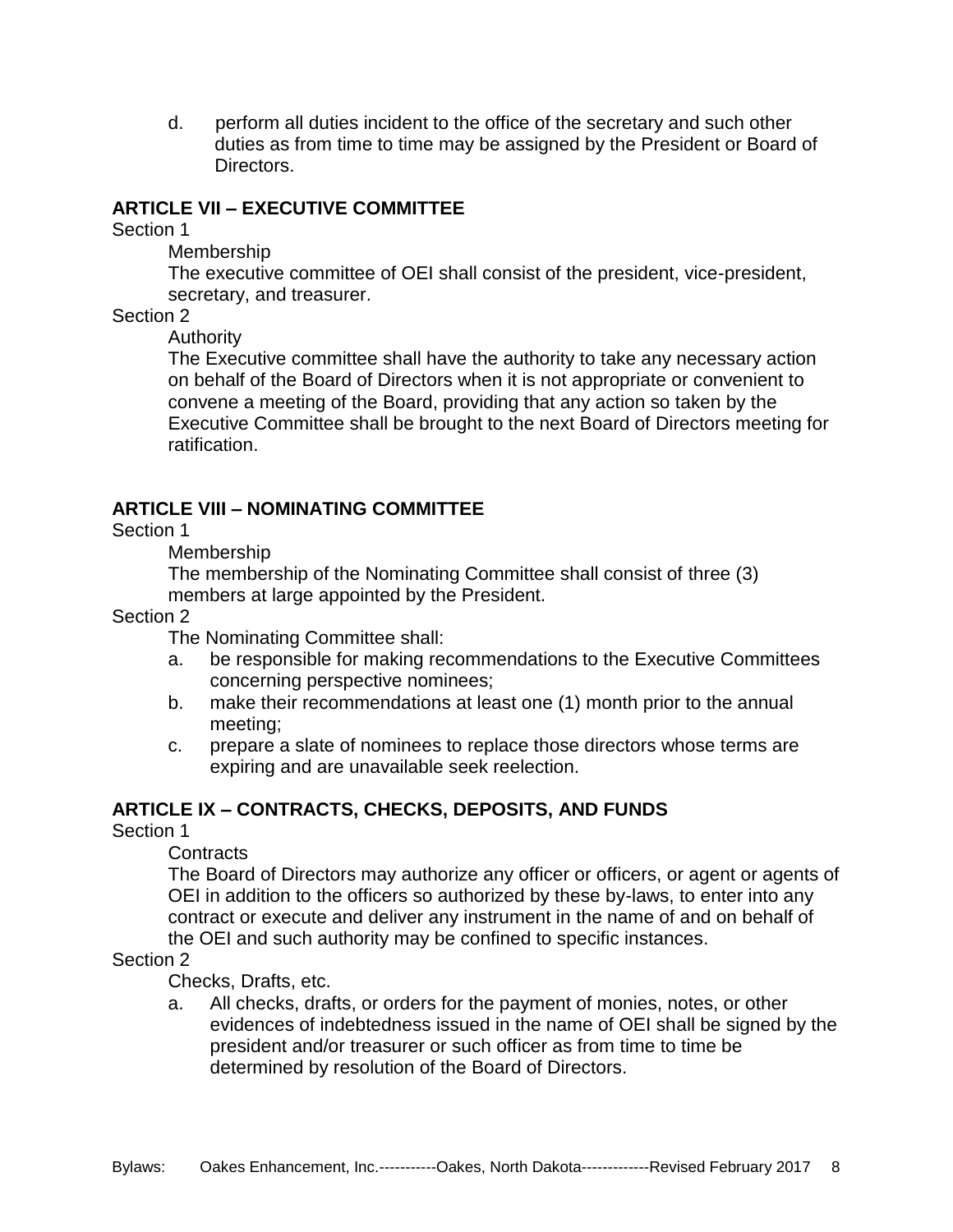b. All checks of \$1000(one thousand) or more must require the signature of two officers or agents.

#### Section 3

**Deposits** 

All funds of OEI shall be deposited from time to time to the credit of the Oakes Enhancement, Inc. in such financial institutions, or other depositories as the Board of Directors may select.

Section 4

**Gifts** 

The Board of Directors may accept on behalf of OEI any contribution, gift, bequest, or devise for the general purposes or for any special purpose of OEI.

## **ARTICLE X – PROHOBIITON AGAINST SHARING IN OAKES ENHANCEMENT INC. EARNINGS AND ASSETS**

Section 1

No member, director, officer, employee, committee member of, or person connected with OEI or any other private individual shall receive at any time any of the net earnings or pecuniary profit from the operations of OEI provided that this shall not prevent the payment to any such persons of such reasonable compensation for services rendered to or for OEI in effecting any of its purposes as shall be fixed by the Board of Directors, and so such person or persons shall be entitled to share in the distribution of any of OEI assets upon the dissolution of OEI.

#### Section 2

All members shall be deemed to have expressly consented to and agreed that upon such dissolution or winding up of the affairs of OEI whether voluntary or involuntary, the assets of OEI then remaining in the hands of the Board of Directors shall be distributed, transferred, conveyed, delivered, and paid over to such institutions, upon such terms and conditions, and in such amounts and proportions as the Board of Directors may impose and determine, to be used by such institutions receiving the same for such similar or kindred purposes as are set forth by OEI and any and all amendments thereto.

# **ARTICLE XI – RECORDS**

#### Section 1

OEI shall keep correct and complete books and record of account and shall keep accurate minutes of the proceedings of its members, Board of Directors, and committees having any of the authority of the Board of Directors.

#### Section 2

Keep at the registered office a record giving the names and addresses of the members entitled to vote.

Section 3